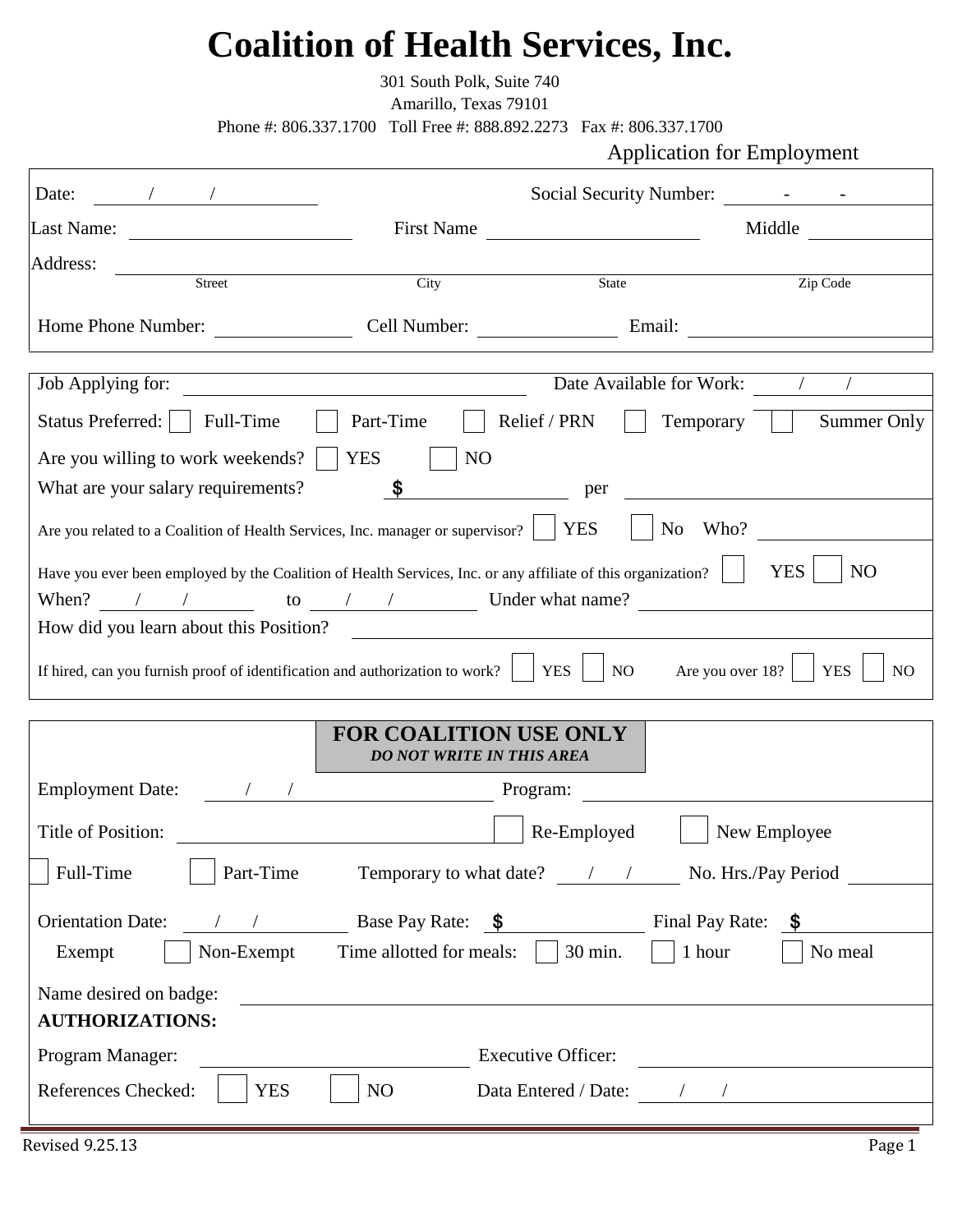| <b>EDUCATION</b>         |                          |                    |                  |                            |                      |
|--------------------------|--------------------------|--------------------|------------------|----------------------------|----------------------|
| <b>SCHOOL</b>            | <b>NAME AND LOCATION</b> | YEARS COMPLETED    | <b>GED</b>       | DEGREE /<br><b>DEPLOMA</b> | <b>MAJOR SUBJECT</b> |
|                          |                          |                    |                  |                            |                      |
| <b>High School</b>       |                          | Circle: 9 10 11 12 | <b>YES</b><br>NO |                            |                      |
|                          |                          |                    |                  |                            |                      |
| College or<br>University |                          | Circle: 1 2 3 4    |                  |                            |                      |
| Vocational               |                          |                    |                  |                            |                      |
| <b>Technical or Post</b> |                          |                    |                  |                            |                      |
| Graduate                 |                          |                    |                  |                            |                      |

#### **SPECIAL SKILLS RELATED TO WORK FOR WHICH YOU ARE APPLYING:**

| Other languages spoken:                           |                            |            |                |                     |            |
|---------------------------------------------------|----------------------------|------------|----------------|---------------------|------------|
| Use of personal Computer-Business Software (list) |                            |            |                |                     |            |
| 10-Key Calculator<br>Touch<br>Sight               | <b>Medical Terminology</b> | <b>YES</b> | N <sub>O</sub> | <b>Typing Speed</b> | <b>WPM</b> |

| <b>PROFESSIONAL /TECHNICAL LICENSES:</b> Please list all license numbers in appropriate blanks: |                  |                        |  |  |
|-------------------------------------------------------------------------------------------------|------------------|------------------------|--|--|
| <b>RN</b>                                                                                       |                  | I .VN                  |  |  |
| Other (specify)                                                                                 | State Registered | <b>Expiration date</b> |  |  |

### **YOUR APPLICATION WILL REMAIN ACTIVE FOR 30 DAYS AND ON FILE FOR 1 YEAR**

#### **PLEASE READ CAREFULLY BEFORE SIGNING**

I certify that, all the information provided by me in connection with my application, whether on this document or not, is true and complete, and that any misstatement, falsification, or omission of information shall result in a refusal to hire or if hired and later determined, termination. In being considered for employment with the Coalition of Health Services, Inc., I agree to the following conditions:

- 1) I understand that, if employed, my employment with the Coalition of Health Services, Inc. is for no definite period of time and that I may terminate my employment at any time without cause, and the Coalition of Health Services may terminate or modify the employment relationship at any time without prior notice or cause.
- 2) I understand that, if employed, I must comply with all policies and procedures established by the Coalition of Health Services, Inc. and that the Coalition of Health Services, Inc. has the right to make changes in policies and procedures at any time.
- 3) I understand that, if employed, I accept the responsibility of carrying out all duties in a manner consistent with the Christian mission and philosophy established by the Coalition of Health Services, Inc.

Date: / / / Signature: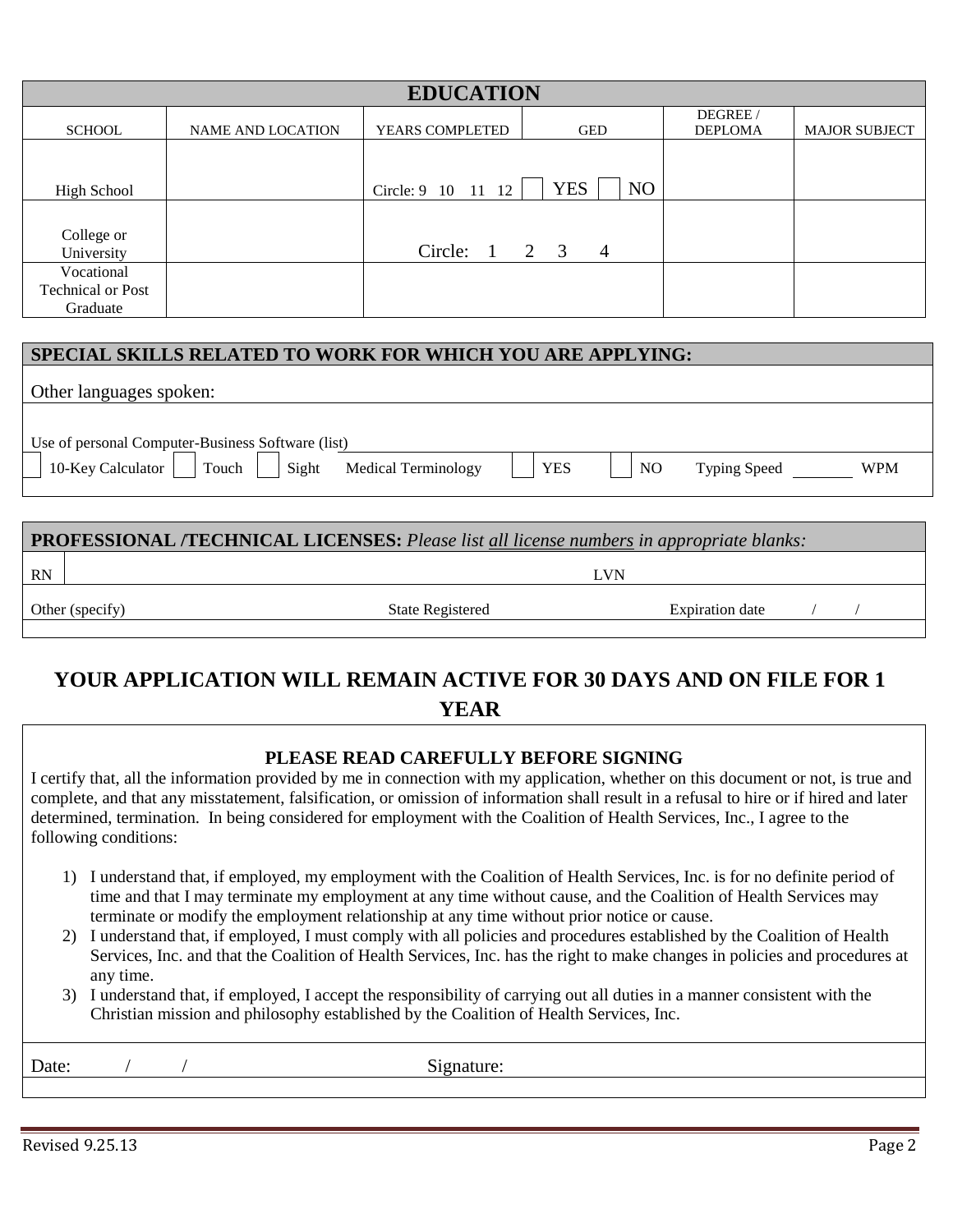## **EMPLOYMENT HISTORY**

#### **THIS PORTION OF THE APPLICATION MUST BE COMPLETED EVEN IF SUPPLEMENTED BY A RESUME** Start with your most recent work experience and list jobs you have held, including time spent in the military service or school. Cover full disposition of your time whether employed or not. Be sure to have correct addresses of previous employers. You may place additional information on a sheet and attach.

| Present / Last Employer                                                                                                                                                                                                                                                                                           | Telephone                                         | <b>Start Date</b>   | End date          |  |
|-------------------------------------------------------------------------------------------------------------------------------------------------------------------------------------------------------------------------------------------------------------------------------------------------------------------|---------------------------------------------------|---------------------|-------------------|--|
| Address                                                                                                                                                                                                                                                                                                           | Your name when employed (for references purposes) | <b>Start Salary</b> | <b>End Salary</b> |  |
| Name of Supervisor                                                                                                                                                                                                                                                                                                | Title of your job                                 | Hours Worked        | May We contact    |  |
| <b>Job Duties</b>                                                                                                                                                                                                                                                                                                 | Reason for Leaving                                |                     |                   |  |
| Present / Last Employer                                                                                                                                                                                                                                                                                           | Telephone                                         | <b>Start Date</b>   | End date          |  |
| <b>Address</b>                                                                                                                                                                                                                                                                                                    | Your name when employed (for references purposes) | <b>Start Salary</b> | <b>End Salary</b> |  |
| Name of Supervisor                                                                                                                                                                                                                                                                                                | Title of your job                                 | Hours Worked        | May We contact    |  |
| <b>Job Duties</b>                                                                                                                                                                                                                                                                                                 | Reason for Leaving                                |                     |                   |  |
| Present / Last Employer                                                                                                                                                                                                                                                                                           | Telephone                                         | <b>Start Date</b>   | End date          |  |
| Address                                                                                                                                                                                                                                                                                                           | Your name when employed (for references purposes) | <b>Start Salary</b> | <b>End Salary</b> |  |
| Name of Supervisor                                                                                                                                                                                                                                                                                                | Title of your job                                 | Hours Worked        | May We contact    |  |
| <b>Job Duties</b>                                                                                                                                                                                                                                                                                                 | Reason for Leaving                                |                     |                   |  |
| Present / Last Employer                                                                                                                                                                                                                                                                                           | Telephone                                         | <b>Start Date</b>   | End date          |  |
| Address                                                                                                                                                                                                                                                                                                           | Your name when employed (for references purposes) | <b>Start Salary</b> | <b>End Salary</b> |  |
| Name of Supervisor                                                                                                                                                                                                                                                                                                | Title of your job                                 | Hours Worked        | May We contact    |  |
| <b>Job Duties</b>                                                                                                                                                                                                                                                                                                 | Reason for Leaving                                |                     |                   |  |
| Have you ever pled guilty to, been convicted of or received probation, deferred adjudication or pretrial diversion for any criminal offense,<br>other than minor traffic citation?<br><b>YES</b><br>NO<br>If YES, please provide information on criminal offense, current status and expected date of completion. |                                                   |                     |                   |  |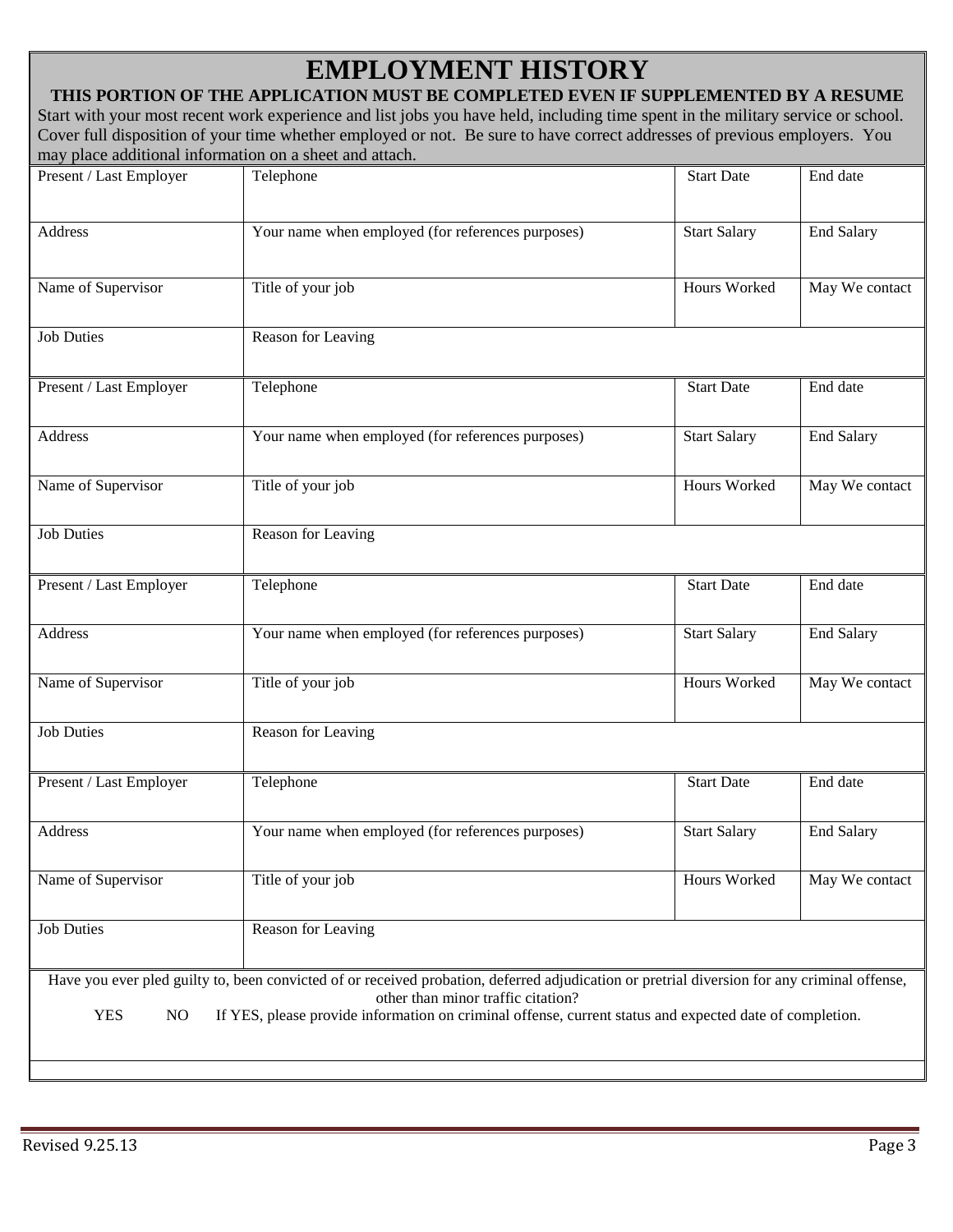## Coalition of Health Services, Inc.

 The individual named below has applied for employment with the Coalition of Health Services, Inc. and has authorized a five year background investigation. We would appreciate your candid appraisal.

| Name of Applicant:       | $SS#$ :                                                                                                                                                              |
|--------------------------|----------------------------------------------------------------------------------------------------------------------------------------------------------------------|
|                          | Position Applied for:                                                                                                                                                |
| Reference 1:             |                                                                                                                                                                      |
|                          |                                                                                                                                                                      |
|                          |                                                                                                                                                                      |
|                          |                                                                                                                                                                      |
|                          | ,我们也不会有什么。""我们的人,我们也不会有什么?""我们的人,我们也不会有什么?""我们的人,我们也不会有什么?""我们的人,我们也不会有什么?""我们的人<br>,我们也不会有什么。""我们的人,我们也不会有什么?""我们的人,我们也不会有什么?""我们的人,我们也不会有什么?""我们的人,我们也不会有什么?""我们的人 |
| Reference 2:             |                                                                                                                                                                      |
|                          | Name of Company:                                                                                                                                                     |
|                          |                                                                                                                                                                      |
|                          |                                                                                                                                                                      |
|                          |                                                                                                                                                                      |
| Reference 3:             |                                                                                                                                                                      |
|                          |                                                                                                                                                                      |
|                          |                                                                                                                                                                      |
|                          |                                                                                                                                                                      |
|                          |                                                                                                                                                                      |
|                          | ,我们也不会有什么。""我们的人,我们也不会有什么?""我们的人,我们也不会有什么?""我们的人,我们也不会有什么?""我们的人,我们也不会有什么?""我们的人                                                                                     |
| Reference checked<br>by: | Date Checked:                                                                                                                                                        |

I, the undersigned have made an application for employment with the Coalition of Health Service, Inc. I authorize you to give to the Coalition of Health Service, Inc. any and all information and opinion concerning my previous employment, education, or any other information you might have, personal or otherwise, with regard to any of the subjects covered herein, and in consideration of your furnishing this information to the Coalition of Health Service, Inc. on my behalf, I release you and agree to hold you harmless from all liability for damages (actual, consequential, or otherwise) which may result from furnishing such information to the Coalition of Health Service, Inc.

Signed: Date: Date: